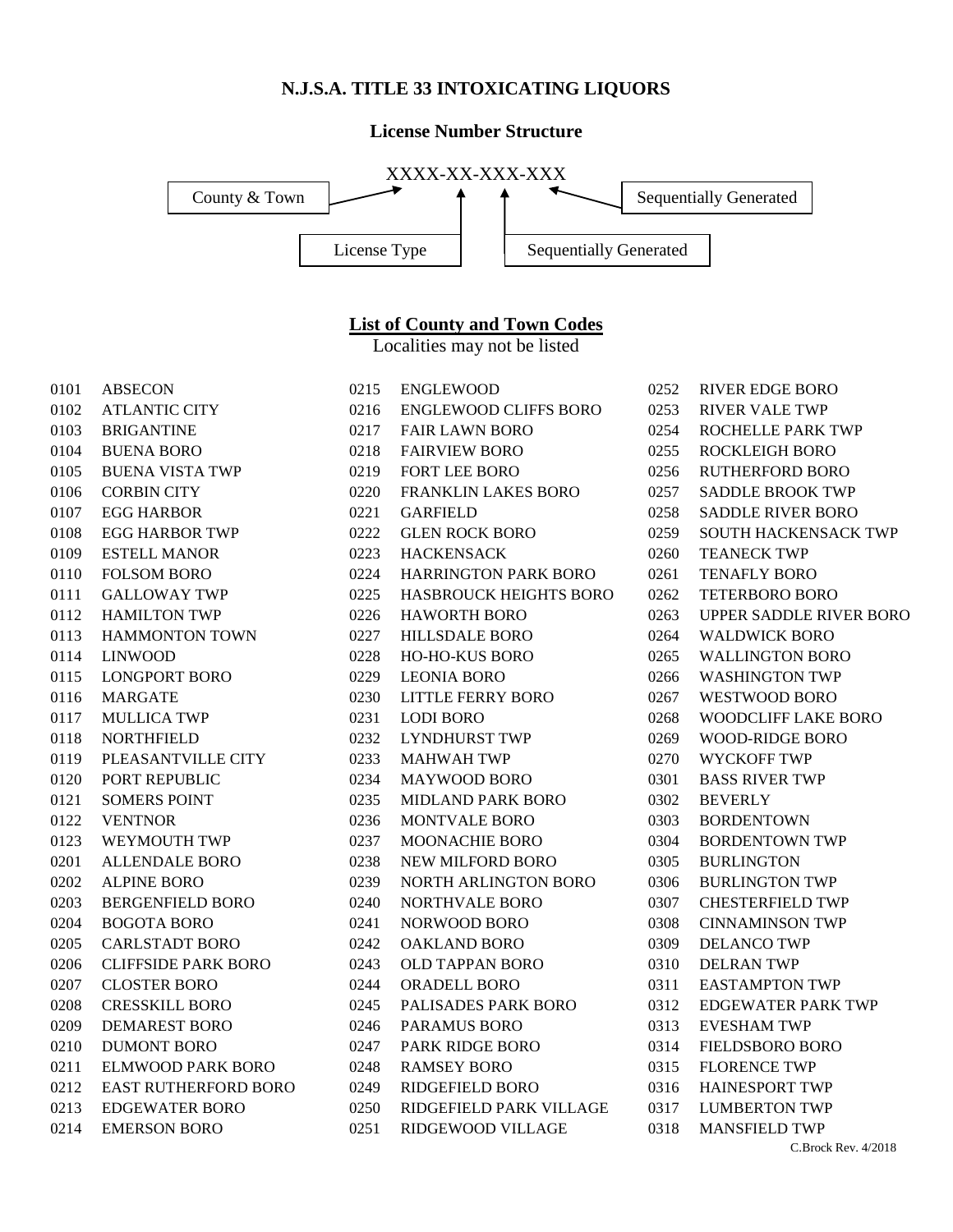| 0319 | <b>MAPLE SHADE TWP</b>     |
|------|----------------------------|
| 0320 | <b>MEDFORD TWP</b>         |
| 0321 | <b>MEDFORD LAKES BORO</b>  |
| 0322 | <b>MOORESTOWN TWP</b>      |
| 0323 | <b>MOUNT HOLLY TWP</b>     |
| 0324 | <b>MOUNT LAUREL TOWN</b>   |
| 0325 | <b>NEW HANOVER TWP</b>     |
| 0326 | <b>NORTH HANOVER TWP</b>   |
| 0327 | PALMYRA BORO               |
| 0328 | PEMBERTON BORO             |
| 0329 | PEMBERTON TWP              |
| 0330 | <b>RIVERSIDE TWP</b>       |
| 0331 | <b>RIVERTON BORO</b>       |
| 0332 | SHAMONG TWP                |
| 0333 | SOUTHAMPTION TWP           |
| 0334 | <b>SPRINGFIELD TWP</b>     |
| 0335 | <b>TABERNACLE TWP</b>      |
| 0336 | <b>WASHINGTON TWP</b>      |
| 0337 | WESTAMPTON TWP             |
| 0338 | WILLINGBORO TWP            |
| 0339 | <b>WOODLAND TWP</b>        |
| 0340 | <b>WRIGHTSTOWN BORO</b>    |
| 0401 | AUDUBON BORO               |
| 0402 | <b>AUDUBON PARK BORO</b>   |
| 0403 | <b>BARRINGTON BORO</b>     |
| 0404 | <b>BELLMAWR BORO</b>       |
| 0405 | <b>BERLIN BORO</b>         |
| 0406 | <b>BERLIN TWP</b>          |
| 0407 | <b>BROOKLAWN BORO</b>      |
| 0408 | CAMDEN                     |
| 0409 | <b>CHERRY HILL TWP</b>     |
| 0410 | <b>CHESILHURST BORO</b>    |
| 0411 | <b>CLEMENTON BORO</b>      |
| 0412 | <b>COLLINGSWOOD BORO</b>   |
| 0413 | <b>GIBBSBORO BORO</b>      |
| 0414 | <b>GLOUCESTER</b>          |
| 0415 | <b>GLOUCESTER TWP</b>      |
| 0416 | <b>HADDON TWP</b>          |
| 0417 | <b>HADDONFIELD BORO</b>    |
| 0418 | <b>HADDON HEIGHTS BORO</b> |
| 0419 | <b>HI-NELLA BORO</b>       |
| 0420 | <b>LAUREL SPRINGS BORO</b> |
| 0421 | <b>LAWNSIDE BORO</b>       |
| 0422 | <b>LINDENWOLD BORO</b>     |
| 0423 | <b>MAGNOLIA BORO</b>       |
| 0424 | MERCHANTVILLE BORO         |
| 0425 | <b>MOUNT EPHRAIM BORO</b>  |
| 0426 | <b>OAKLYN BORO</b>         |
| 0427 | PENNSAUKEN TWP             |
| 0428 | PINE HILL BORO             |
| 0429 | PINE VALLEY BORO           |
| 0430 | <b>RUNNEMEDE BORO</b>      |
| 0431 | <b>SOMERDALE BORO</b>      |
| 0432 | <b>STRATFORD BORO</b>      |

| 0433 | TAVISTOCK BORO             |
|------|----------------------------|
| 0434 | <b>VOORHEES TWP</b>        |
| 0435 | <b>WATERFORD TWP</b>       |
| 0436 | <b>WINSLOW TWP</b>         |
| 0437 | <b>WOODLYNNE BORO</b>      |
| 0501 | <b>AVALON BORO</b>         |
| 0502 | <b>CAPE MAY</b>            |
| 0503 | <b>CAPE MAY BORO</b>       |
| 0504 | <b>DENNIS TWP</b>          |
| 0505 | <b>LOWER TWP</b>           |
| 0506 | <b>MIDDLE TWP</b>          |
| 0507 | <b>NORTH WILDWOOD</b>      |
| 0508 | <b>OCEAN CITY</b>          |
| 0509 | <b>SEA ISLE</b>            |
| 0510 | STONE HARBOR BORO          |
| 0511 | <b>UPPER TWP</b>           |
| 0512 | <b>WEST CAPE MAY BORO</b>  |
| 0513 | WEST WILDWOOD BORO         |
| 0514 | WILDWOOD                   |
| 0515 | WILDWOOD CREST BORO        |
| 0516 | WOODBINE BORO              |
| 0601 | <b>BRIDGETON</b>           |
| 0602 | <b>COMMERCIAL TWP</b>      |
| 0603 | <b>DEERFIELD TWP</b>       |
| 0604 | <b>DOWNE TWP</b>           |
| 0605 | <b>FAIRFIELD TWP</b>       |
| 0606 | <b>GREENWICH TWP</b>       |
| 0607 | <b>HOPEWELL TWP</b>        |
| 0608 | <b>LAWRENCE TWP</b>        |
| 0609 | <b>MAURICE RIVER TWP</b>   |
| 0610 | <b>MILLVILLE</b>           |
| 0611 | <b>SHILOH BORO</b>         |
| 0612 | <b>STOW CREEK TWP</b>      |
| 0613 | <b>UPPER DEERFIELD TWP</b> |
| 0614 | <b>VINELAND</b>            |
| 0701 | <b>BELLEVILLE TOWN</b>     |
| 0702 | <b>BLOOMFIELD TOWN</b>     |
| 0703 | <b>CALDWELL BORO</b>       |
| 0704 | <b>CEDAR GROVE TWP</b>     |
| 0705 | <b>EAST ORANGE</b>         |
| 0706 | <b>ESSEX FELLS BORO</b>    |
| 0707 | <b>FAIRFIELD TWP</b>       |
| 0708 | <b>GLEN RIDGE BORO</b>     |
| 0709 | <b>IRVINGTON TWP</b>       |
| 0710 | <b>LIVINGSTON TWP</b>      |
| 0711 | <b>MAPLEWOOD TWP</b>       |
| 0712 | <b>MILLBURN TWP</b>        |
| 0713 | <b>MONTCLAIR TWP</b>       |
| 0714 | <b>NEWARK</b>              |
| 0715 | NORTH CALDWELL BORO        |
| 0716 | <b>NUTLEY TOWN</b>         |
| 0717 | ORANGE                     |
| 0718 | <b>ROSELAND BORO</b>       |
| 0719 | SOUTH ORANGE VILLAGE       |

 VERONA BORO WEST CALDWELL TWP WEST ORANGE TOWN CLAYTON BORO DEPTFORD TWP EAST GREENWICH TWP ELK TWP FRANKLIN TWP GLASSBORO BORO GREENWICH TWP HARRISON TWP LOGAN TWP MANTUA TWP MONROE TWP NATIONAL PARK BORO NEWFIELD BORO PAULSBORO BORO PITMAN BORO SOUTH HARRISON TWP SWEDESBORO BORO WASHINGTON TWP WENONAH BORO WEST DEPTFORD TWP WESTVILLE BORO WOODBURY WOODBURY HEIGHTS BORO WOOLWICH TWP BAYONNE EAST NEWARK BORO GUTTENBERG TOWN HARRISON TOWN HOBOKEN JERSEY KEARNY TOWN NORTH BERGEN TWP SECAUCUS UNION WEEHAWKEN TWP WEST NEW YORK TWP ALEXANDRIA TWP BETHLEHEM TWP BLOOMSBURY TWP CALIFON BORO CLINTON TOWN CLINTON TWP DELAWARE TWP EAST AMWELL TWP FLEMINGTON BORO FRANKLIN TWP FRENCHTOWN BORO GLEN GARDNER BORO HAMPTON BORO HIGH BRIDGE BORO HOLLAND TWP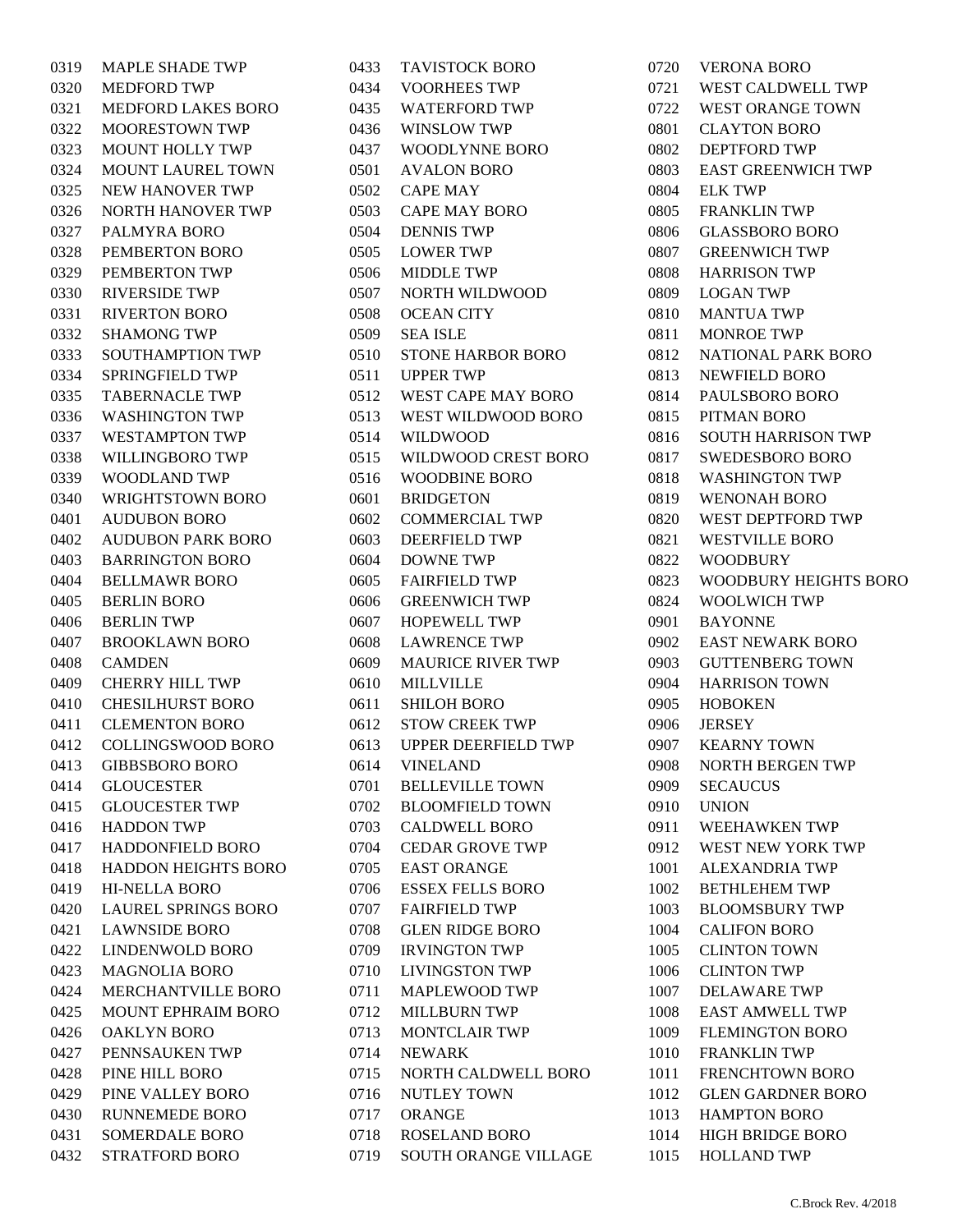KINGWOOD TWP LAMBERTVILLE LEBANON BORO LEBANON TWP MILFORD BORO RARITAN TWP READINGTON TWP STOCKTON BORO TEWKSBURY TWP UNION TWP WEST AMWELL TWP EAST WINDSOR TWP EWING TWP HAMILTON TWP HIGHTSTOWN BORO HOPEWELL BORO HOPEWELL TWP LAWRENCE TWP PENNINGTON BORO PRINCETON BORO PRINCETON TWP TRENTON ROBBINSVILLE TWP WEST WINDSOR TWP PRINCETON CARTERET BORO CRANBURY TWP DUNELLEN BORO EAST BRUNSWICK TWP EDISON TWP HELMETTA BORO HIGHLAND PARK BORO JAMESBURG BORO OLD BRIDGE TWP METUCHEN BORO MIDDLESEX BORO MILLTOWN BORO MONROE TWP NEW BRUNSWICK NORTH BRUNSWICK TWP PERTH AMBOY PISCATAWAY TWP PLAINSBORO TWP SAYREVILLE BORO SOUTH AMBOY SOUTH BRUNSWICK TWP SOUTH PLAINFIELD BORO SOUTH RIVER BORO SPOTSWOOD BORO WOODBRIDGE TOWN ALLENHURST BORO ALLENTOWN BORO ASBURY PARK ATLANTIC HIGHLANDS BORO  AVON-BY-THE-SEA BORO BELMAR BORO BRADLEY BEACH BORO BRIELLE BORO COLTS NECK TWP DEAL BORO EATONTOWN BORO ENGLISHTOWN BORO FAIR HAVEN BORO FARMINGDALE BORO FREEHOLD BORO FREEHOLD TWP HIGHLANDS BORO HOLMDEL TWP HOWELL TWP INTERLAKEN BORO KEANSBURG BORO KEYPORT BORO LITTLE SILVER BORO LOCH ARBOUR VILLAGE LONG BRANCH MANALAPAN TWP MANASQUAN BORO MARLBORO TWP MATAWAN BORO ABERDEEN TWP MIDDLETOWN TWP MILLSTONE TWP MONMOUTH BEACH BORO NEPTUNE TWP NEPTUNE TINTON FALLS BORO OCEAN TWP OCEANPORT BORO HAZLET TWP RED BANK BORO ROOSEVELT BORO RUMSON BORO SEA BRIGHT BORO SEA GIRT BORO SHREWSBURY BORO SHREWSBURY TWP LAKE COMO BORO SPRING LAKE BORO SPRING LAKE HEIGHTS BORO UNION BEACH BORO UPPER FREEHOLD TWP WALL TWP WEST LONG BRANCH BORO SANDY HOOK BOONTON TOWN BOONTON TWP BUTLER BORO CHATHAM BORO

 CHATHAM TWP CHESTER BORO CHESTER TWP DENVILLE TWP DOVER TOWN EAST HANOVER TWP FLORHAM PARK BORO HANOVER TWP HARDING TWP JEFFERSON TWP KINNELON BORO LINCOLN PARK BORO MADISON BORO MENDHAM BORO MENDHAM TWP MINE HILL TWP MONTVILLE TWP MORRIS TWP MORRIS PLAINS BORO MORRISTOWN TOWN MOUNTAIN LAKES BORO MOUNT ARLINGTON BORO MOUNT OLIVE TWP NETCONG BORO PARSIPPANY-TROY HILLS TWP LONG HILL TWP PEQUANNOCK TWP RANDOLPH TWP RIVERDALE BORO ROCKAWAY BORO ROCKAWAY TWP ROXBURY TWP VICTORY GARDENS BORO WASHINGTON TWP WHARTON BORO BARNEGAT LIGHT BORO BAY HEAD BORO BEACH HAVEN BORO BEACHWOOD BORO BERKELEY TWP BRICK TWP TOMS RIVER TWP EAGLESWOOD TWP HARVEY CEDARS BORO ISLAND HEIGHTS BORO JACKSON TWP LACEY TWP LAKEHURST BORO LAKEWOOD TWP LAVALLETTE BORO LITTLE EGG HARBOR TWP LONG BEACH TWP MANCHESTER TWP MANTOLOKING BORO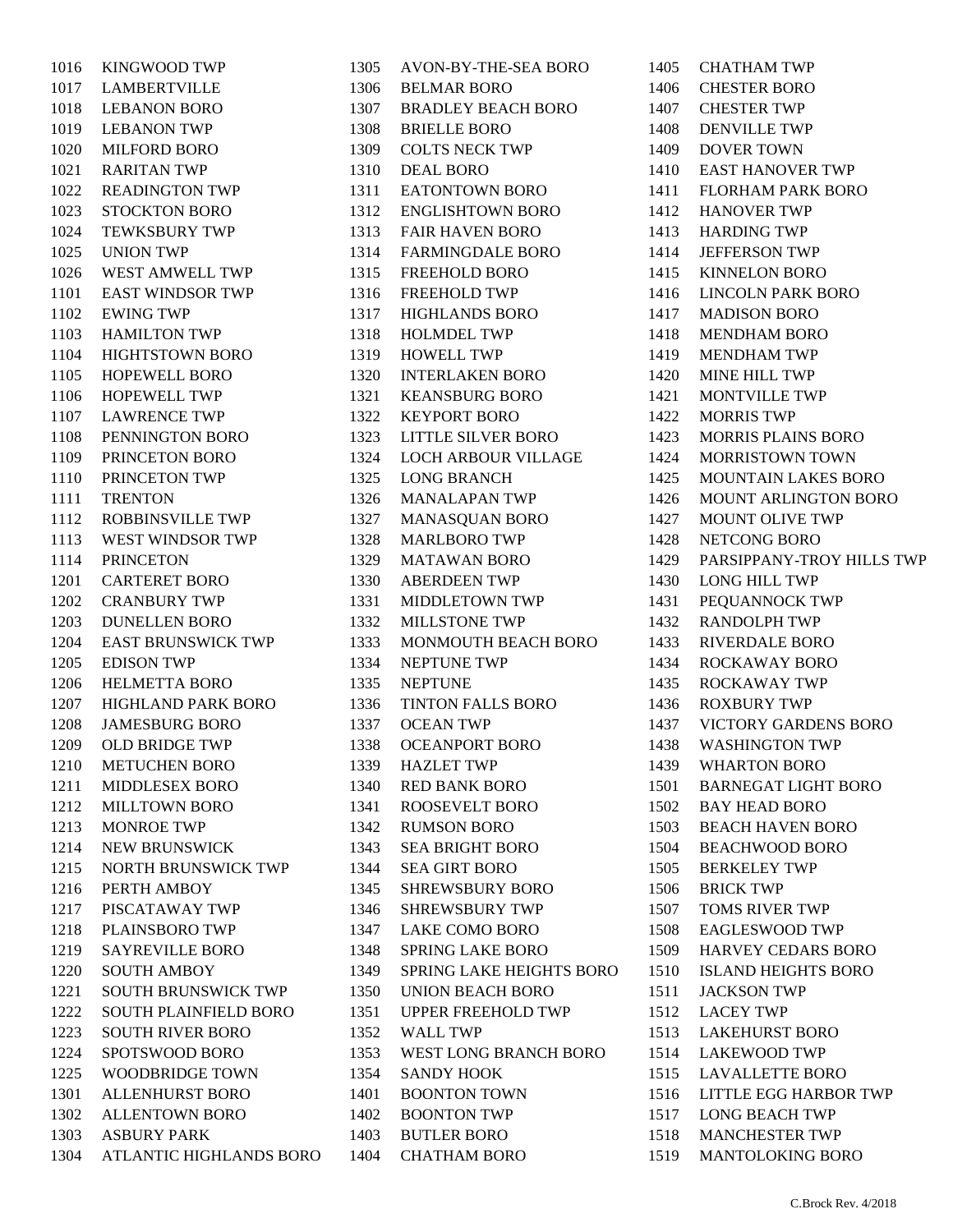| 1520 | <b>OCEAN TWP</b>              | 1801 | <b>BEDMINSTER TWP</b>         |
|------|-------------------------------|------|-------------------------------|
| 1521 | <b>OCEAN GATE BORO</b>        | 1802 | <b>BERNARDS TWP</b>           |
| 1522 | PINE BEACH BORO               | 1803 | <b>BERNARDSVILLE BORO</b>     |
| 1523 | PLUMSTED TWP                  | 1804 | <b>BOUND BROOK BORO</b>       |
| 1524 | POINT PLEASANT BORO           | 1805 | <b>BRANCHBURG TWP</b>         |
| 1525 | POINT PLEASANT BEACH BORO     | 1806 | <b>BRIDGEWATER TWP</b>        |
| 1526 | <b>SEASIDE HEIGHTS BORO</b>   | 1807 | FAR HILLS BORO                |
| 1527 | <b>SEASIDE PARK BORO</b>      | 1808 | <b>FRANKLIN TWP</b>           |
| 1528 | <b>SHIP BOTTOM BORO</b>       | 1809 | <b>GREEN BROOK TWP</b>        |
| 1529 | SOUTH TOMS RIVER BORO         | 1810 | <b>HILLSBORO TWP</b>          |
| 1530 | <b>STAFFORD TWP</b>           | 1811 | <b>MANVILLE BORO</b>          |
| 1531 | <b>SURF BORO</b>              | 1812 | <b>MILLSTONE BORO</b>         |
| 1532 | <b>TUCKERTON BORO</b>         | 1813 | MONTGOMERY TWP                |
| 1533 | <b>BARNEGAT TWP</b>           | 1814 | NORTH PLAINFIELD BORO         |
| 1601 | <b>BLOOMINGDALE BORO</b>      | 1815 | PEAPACK-GLADSTONE BORO        |
| 1602 | <b>CLIFTON</b>                | 1816 | <b>RARITAN BORO</b>           |
| 1603 | <b>HALEDON BORO</b>           | 1817 | ROCKY HILL BORO               |
| 1604 | <b>HAWTHORNE BORO</b>         | 1818 | <b>SOMERVILLE BORO</b>        |
| 1605 | LITTLE FALLS TWP              | 1819 | <b>SOUTH BOUND BROOK BORO</b> |
| 1606 | NORTH HALEDON BORO            | 1820 | <b>WARREN TWP</b>             |
| 1607 | <b>PASSAIC</b>                | 1821 | <b>WATCHUNG BORO</b>          |
| 1608 | <b>PATERSON</b>               | 1901 | <b>ANDOVER BORO</b>           |
| 1609 | POMPTON LAKES BORO            | 1902 | <b>ANDOVER TWP</b>            |
| 1610 | PROSPECT PARK BORO            | 1903 | <b>BRANCHVILLE BORO</b>       |
| 1611 | <b>RINGWOOD BORO</b>          | 1904 | <b>BYRAM TWP</b>              |
| 1612 | <b>TOTOWA BORO</b>            | 1905 | <b>FRANKFORD TWP</b>          |
| 1613 | <b>WANAQUE BORO</b>           | 1906 | <b>FRANKLIN BORO</b>          |
| 1614 | <b>WAYNE TWP</b>              | 1907 | <b>FREDON TWP</b>             |
| 1615 | WEST MILFORD TWP              | 1908 | <b>GREEN TWP</b>              |
| 1616 | <b>WOODLAND PARK BORO</b>     | 1909 | <b>HAMBURG BORO</b>           |
| 1701 | <b>ALLOWAY TWP</b>            | 1910 | <b>HAMPTON TWP</b>            |
| 1702 | <b>ELMER BORO</b>             | 1911 | <b>HARDYSTON TWP</b>          |
| 1703 | <b>ELSINBORO TWP</b>          | 1912 | <b>HOPATCONG BORO</b>         |
| 1704 | LOWER ALLOWAYS CREEK TWP 1913 |      | <b>LAFAYETTE TWP</b>          |
| 1705 | <b>MANNINGTON TWP</b>         | 1914 | <b>MONTAGUE TWP</b>           |
| 1706 | <b>OLDMANS TWP</b>            | 1915 | <b>NEWTON TOWN</b>            |
| 1707 | PENNS GROVE BORO              | 1916 | OGDENSBURG BORO               |
| 1708 | PENNSVILLE TWP                | 1917 | <b>SANDYSTON TWP</b>          |
| 1709 | PILESGROVE TWP                | 1918 | <b>SPARTA TWP</b>             |
| 1710 | PITTSGROVE TWP                | 1919 | <b>STANHOPE BORO</b>          |
| 1711 | <b>QUINTON TWP</b>            | 1920 | <b>STILLWATER TWP</b>         |
| 1712 | <b>SALEM</b>                  | 1921 | <b>SUSSEX BORO</b>            |
| 1713 | <b>CARNEYS POINT TWP</b>      | 1922 | <b>VERNON TWP</b>             |
| 1714 | UPPER PITTSGROVE TWP          | 1923 | <b>WALPACK TWP</b>            |
| 1715 | WOODSTOWN BORO                | 1924 | <b>WANTAGE TWP</b>            |
|      |                               |      |                               |

 BERKELEY HEIGHTS TWP CLARK TWP CRANFORD TWP ELIZABETH FANWOOD BORO GARWOOD BORO HILLSIDE TWP KENILWORTH BORO LINDEN MOUNTAINSIDE BORO NEW PROVIDENCE BORO PLAINFIELD RAHWAY ROSELLE BORO ROSELLE PARK BORO SCOTCH PLAINS TWP SPRINGFIELD TWP SUMMIT UNION TWP WESTFIELD TOWN WINFIELD TWP ALLAMUCHY TWP ALPHA BORO BELVIDERE BLAIRSTOWN TWP FRANKLIN TWP FRELINGHUYSEN TWP GREENWICH TWP HACKETTSTOWN TOWN HARDWICK TWP HARMONY TWP HOPE TWP INDEPENDENCE TWP KNOWLTON TWP LIBERTY TWP LOPATCONG TWP MANSFIELD TWP OXFORD TWP PAHAQUARRY TWP PHILLIPSBURG TOWN POHATCONG TWP WASHINGTON BORO WASHINGTON TWP WHITE TWP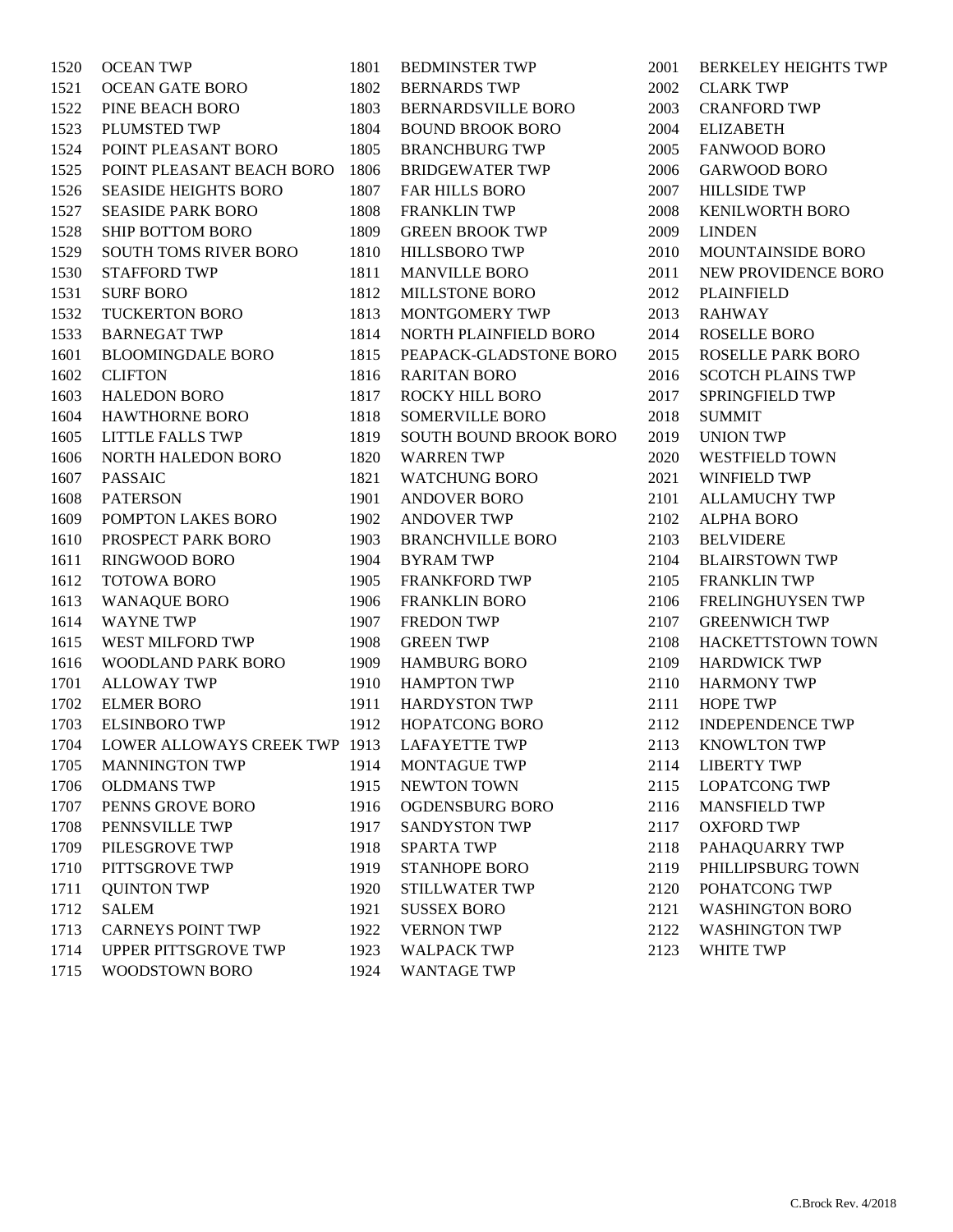## **Municipal Issued License Types**

**Retail Licensee Listing:** All licenses have a License Term of July 1 to June 30 of the following year unless otherwise stated.

### **License Type Code**

**31**: Club License – Issued to non-profit organizations, associations, or corporations to sell alcoholic beverages for immediate consumption to bona fide club members. [Ex. VFW, Elks Lodge, American Legion]

**32**: Plenary Retail Consumption License with Broad Package Privilege – Plenary Retail Consumption License where sales of package goods are not restricted to the public barroom.

**33**: Plenary Retail Consumption License – Bar, restaurants, clubs, lounges. Licensee can sell alcoholic beverages for on and off premises consumption. However, sales for off premises consumption must be made from the public barroom and goods for sale may only be displayed on the perimeter walls.

**34**: Seasonal Retail Consumption License – License Term May 1 – Nov 14.

**35**: Seasonal Retail Consumption License – License Term Nov 15 – April 30

 $\overline{\phantom{a}}$  34 & 35 have all the same privileges as a Plenary retail Consumption License "33"

**36**: Hotel/Motel License – Plenary Retail Consumption License that is issued to a Hotel/Motel with 100 or more guest sleeping rooms.

**37**: Theater License – Plenary Retail Consumption License issued to a non-profit corporation conducting musical or theatrical productions with a seating capacity of 1,000 or more. Alcoholic beverages can be sold during the performance and one hour before and after the performance. On premise consumption only.

**43**: Limited Retail Distribution License – Issued to premises where the primary business is a food store. Licensee can sell any unchilled, brewed, malt alcoholic beverages in quantities of not less that 72 fl oz. for consumption of the licensed premises. [Ex. Grocery Store, Deli, Meat Market]

**44**: Plenary Retail Distribution License – Licensee can only sell alcoholic beverages for consumption off the licensed premises. [Ex. Liquor Stores]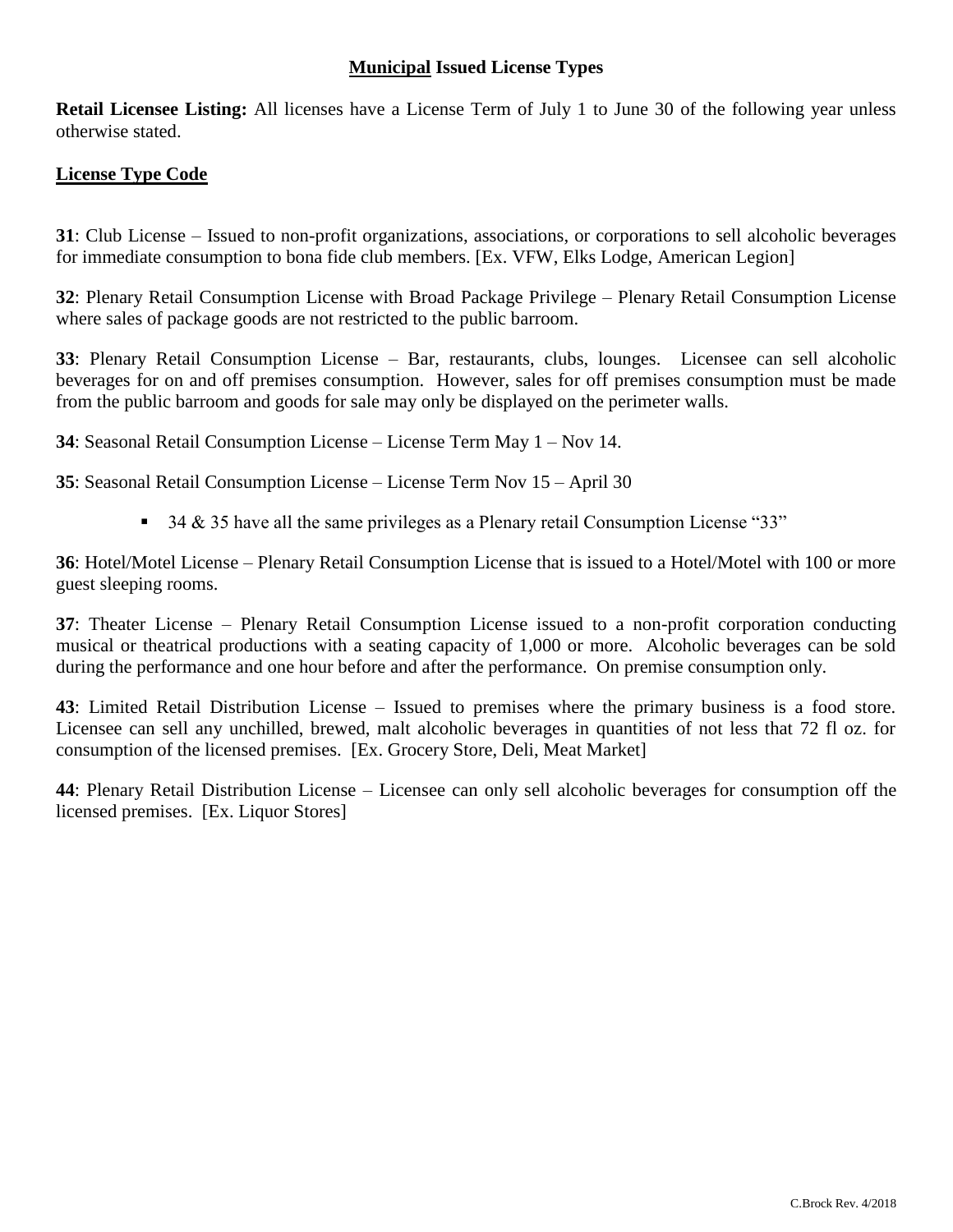# **State Issued License Types**



(All State Issued License Numbers will begin with 34)

**Wholesale Licensee Listing:** All licenses have a License Term of July 1 to June 30 of the following year unless otherwise stated.

#### **License Type Code**

**02:** Cidery and Meadery License – Licensee can manufacture hard cider and mead and to sell and distribute these products to wholesalers and retailers.

**03:** Qualifying Development Consumption License – Plenary Retail Consumption Licenses, issued by the Division of Alcoholic Beverage Control, located in designated qualifying development project areas.

**04:** Qualifying Development Distribution License – Plenary Retail Distribution Licenses, issued by the Division of Alcoholic Beverage Control, located in designated qualifying development project areas.

**06:** Sporting Facility License – Licensee can sell at retail or to serve any alcoholic beverages as the owner, operator, lessee, or concessionaire of a sporting facility by the glass or other receptacle or in original containers only on the premises of the sporting facility.

**07**: Craft Distillery License – Licensee can rectify, blend, treat, and mix distilled alcoholic beverages not in excess of 20,000 gallons for sale to retailers and wholesalers.

**08**: Restricted Brewery License – Licensee can brew any malt alcoholic beverages in a quantity not in excess of 10,000 barrels of 31 gallon capacity per year. Will only be issued to persons with identical ownership in a Plenary Retail Consumption License. [Ex. Brew Pubs]

**09**: Wine Blending – Licensee can blend, treat, mix, and bottle fermented wines and fruit juices and to sell their products to wholesalers and retailers.

**10**: Plenary Brewery License – Licensee can brew any malt alcoholic beverages and sell to retailers and wholesalers.

**11**: Limited Brewery License – Licensee can brew any malt alcoholic beverages and sell to retailers and wholesalers never in excess of 300,000 barrels of 31 fluid gallons capacity per year.

**12**: Brokers License – To act as a broker in the purchase and sales of alcoholic beverages for a fee or commission.

**13**: Plenary Retail Transit License – Licensee can sell alcoholic beverages for consumption only on airplanes, railroad trains, limousines and boats while in transit.

**14**: State Annual Permit also known as Concessionaire Permit – Plenary Retail Consumption License, where the license will be located on State or Government property.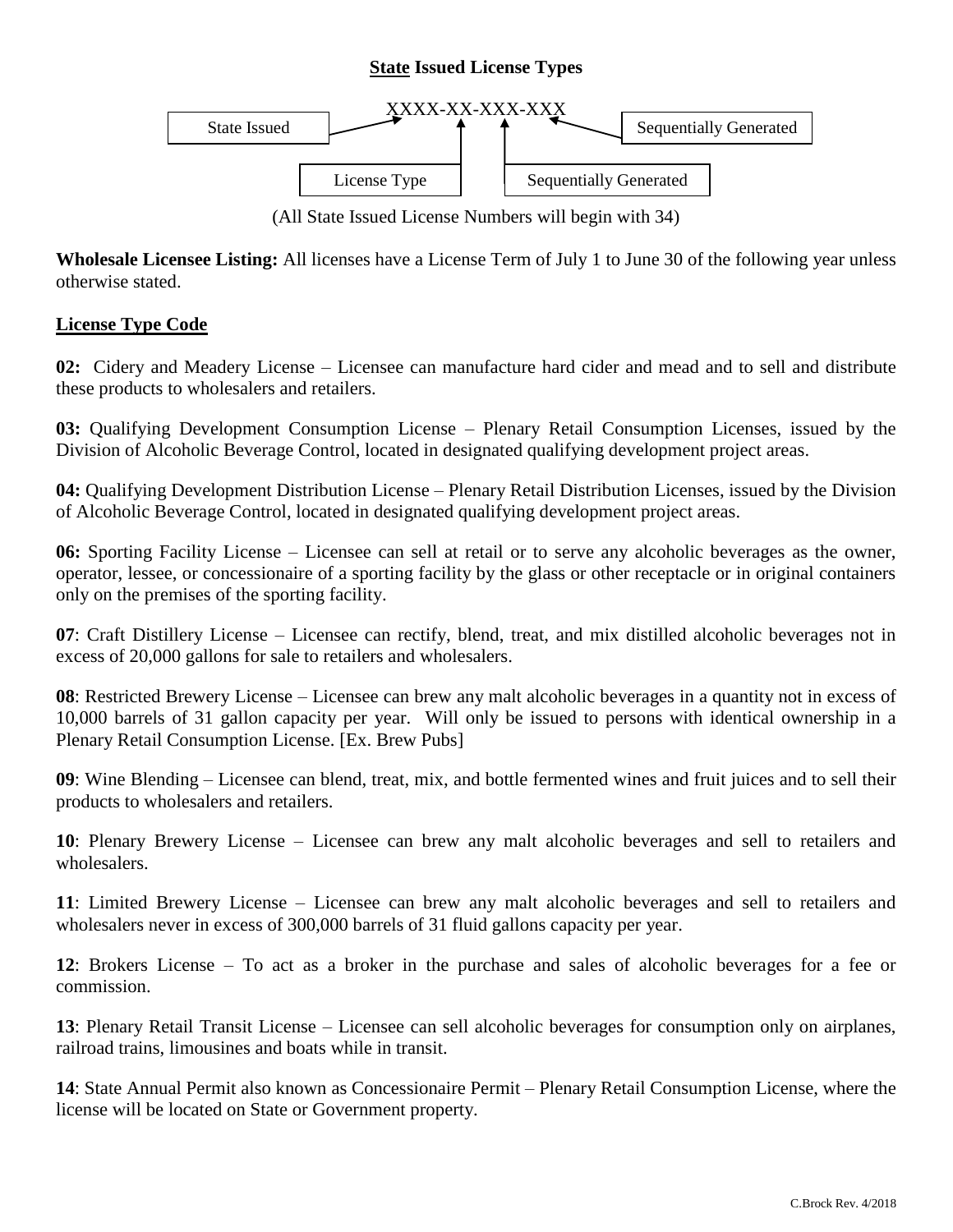**15**: Rectifier and Blender License – Licensee can rectify, blend, treat, and mix distilled alcoholic beverages and to fortify, blend, and treat fermented alcoholic beverages, prepare mixture of alcoholic beverages to sell to retailers and wholesalers.

**16**: Plenary Distillery License – Licensee can manufacturer any distilled alcoholic beverages and rectify, treat, blend and mix, and sell to retailers and wholesalers.

**17**: Limited Distillery License – Licensee can manufacture and bottle any alcoholic beverages distilled from fruit juices and rectify, blend, treat, mix, compound with wine and to sell to wholesalers and retailers.

**18**: Supply Limited Distillery License – Licensee can bottle and rebottle, in a quantity expressed in said license application, alcoholic beverages distilled from fruit juices and to sell to wholesalers and retailers.

**19**: State Beverage Distributor – Licensee can sell and distribute unchilled, brewed, malt alcoholic beverages in original containers only, not less that 144 fluid ounces and chilled draught malt alcoholic beverages in kegs, barrels or other similar containers of at lease one fluid gallon.

**20**: Transportation License – Licensee can transport alcoholic beverages into, out of, through and within the State of New Jersey.

**21**: Plenary Winery License – Licensee can produce any fermented wines, and to blend, fortify and treat wines and to sell to wholesalers and retailers. Must have a cultivating area not less than 3 acres and be engaged in growing/cultivating grapes or fruit to be processed into wine.

**22**: Farm Winery License – Licensee can manufacture any fermented wines and fruit juices in a quantity not in excess of 50,000 gallons per year. Must have a cultivating area not less than 3 acres and be engaged in growing/cultivating grapes or fruit to be processed into wine or fruit juice.

**23**: Plenary Wholesale License – Licensee can sell and distribute alcoholic beverages to retailers and wholesalers.

**24**: Additional Warehouse/Salesroom – Any licensee entitled to maintain a warehouse or salesroom shall secure a separate license for each additional warehouse or salesroom or office desired.

**25**: Limited Wholesale License – Licensee can sell and distribute brewed malt alcoholic beverages and naturally fermented wines to retailers and wholesalers.

**26**: Wine Wholesale License – Licensee can sell and distribute any naturally fermented, treated, blended, fortified, and sparkling wines to retailers and wholesalers.

**28:** Public Warehouse – Licensee can receive for purposes of storing and warehousing and to store and warehouse alcoholic beverages in the licensed public warehouse.

**29**: Bonded Warehouse Bottling – To bottle alcoholic beverages in bond on behalf of all persons authorized by federal and State law and regulations to withdraw alcoholic beverages from bond.

**39**: Instructional Winemaking Facility License – Licensee can instruct persons in and provide them with the opportunity to participate in the winemaking process, and to directly assist such persons, while in the process of instruction on the premises of the facility.

**40**: Special Golf Permit – Licensee is authorized to sell and serve alcoholic beverages for on premises consumption only within the adjacent grounds and the golf course grounds.